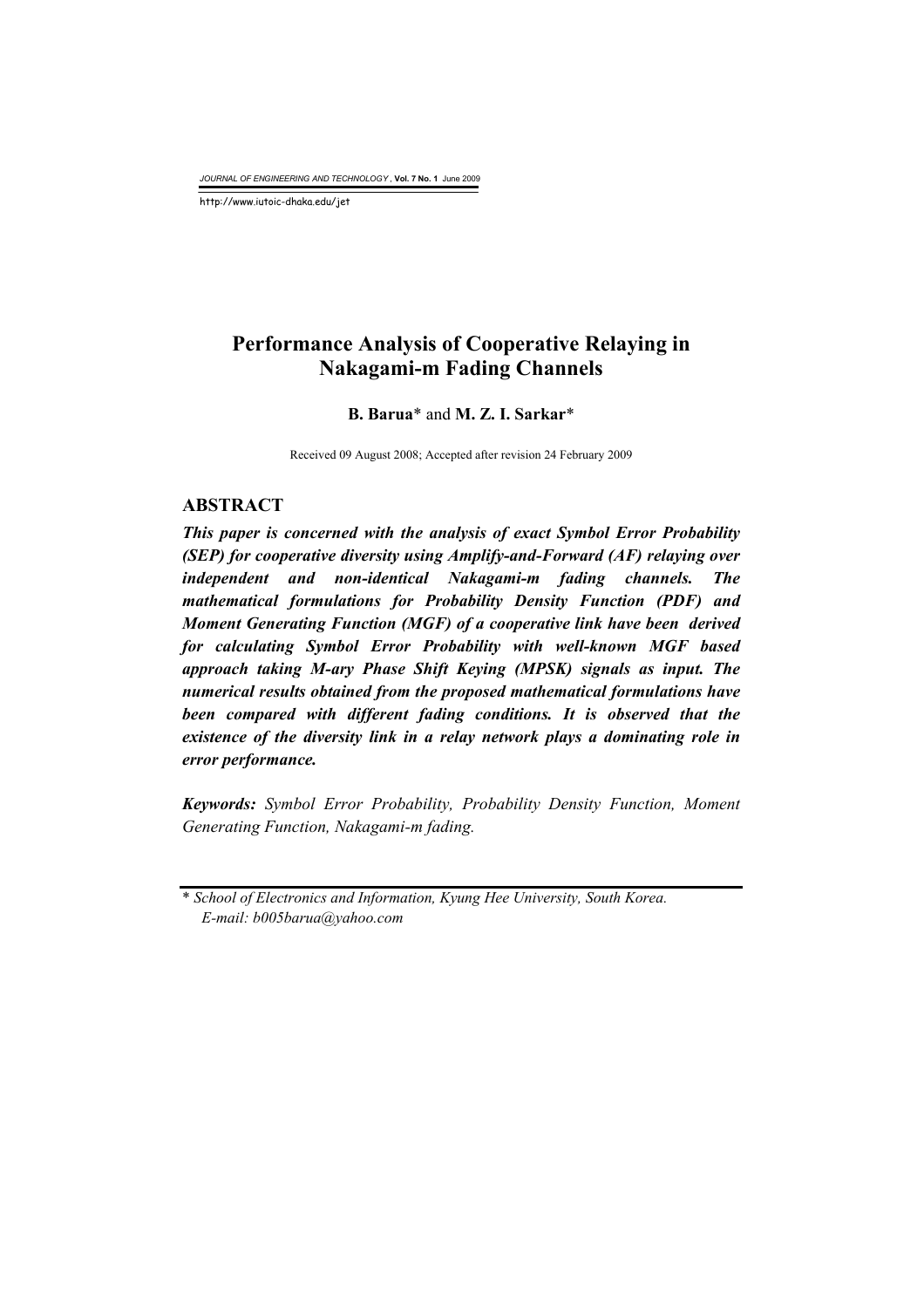### **1 INTRODUCTION**

Dual hop cooperative relaying recently draws a considerable attention in wireless communications due to its low power requirement, large coverage as well as diversity [1]-[7]. The diversity provides robustness in system performance against variation in fading. In relay communication nonregenerative or Amplify-and-Forward (AF) relaying technique is the most promising one compared to Decode-and-Forward relaying due to its less complexity. In case of AF relaying, relay simply amplifies the received signals and retransmits towards the destination node. In particular, to scale the diversity order with the number of co-operative relays, multiple AF transmissions require orthogonalizing the relay channels.

 Nakagami channel has captured the attention of many researchers [8]–[10] for several reasons. First, Nakagami distribution has a relatively simple analytical form, making it attractive in performance analysis. The more important feature, however, is its flexibility in that it can be used to account for both severe and weak fading and includes the classical Rayleigh fading as a special case.

 SEP analysis is one of the crucial performance measures for any wireless systems. Previously published theoretical works on SEP analysis in Nakagami-m fading channel deal with the approximate analysis to avoid mathematical complexity. To the best of author's knowledge, exact analysis of SEP in Nakagami-m fading channels is a major task to the researcher of this field. Outage and Error probability analysis for blind relay has been proposed in [3]-[6] for Rayleigh and Nakagami-m fading channels. Lower bound on error probability is analyzed in [3] and [7] and upper bound in [4] and [11]. Asymptotic analysis of SEP has been performed in [12]-[14] especially for Rayleigh fading case. The authors [15] have found the exact analysis of SEP for differential binary modulation over Nakagami-m fading channels.

 In this paper, we derive the exact SEP for Nakagami-m fading channels in case of local channel state information (CSI) assisted AF relaying considering MPSK signaling scheme. To obtain the maximum co-operative diversity, we use orthogonalized relay channels and MRC combiner.

### **2 SYSTEM MODEL**

 We consider a dual hop, half duplex, K-cooperative relay network in which source node, relay node and destination node are modeled as single antenna. All the relays are considered in AF mode in Nakagami-m fading channels as shown in Fig.1. We also consider that all the relays have its local (forward and backward channel) CSI only and use equal power in relay nodes irrespective of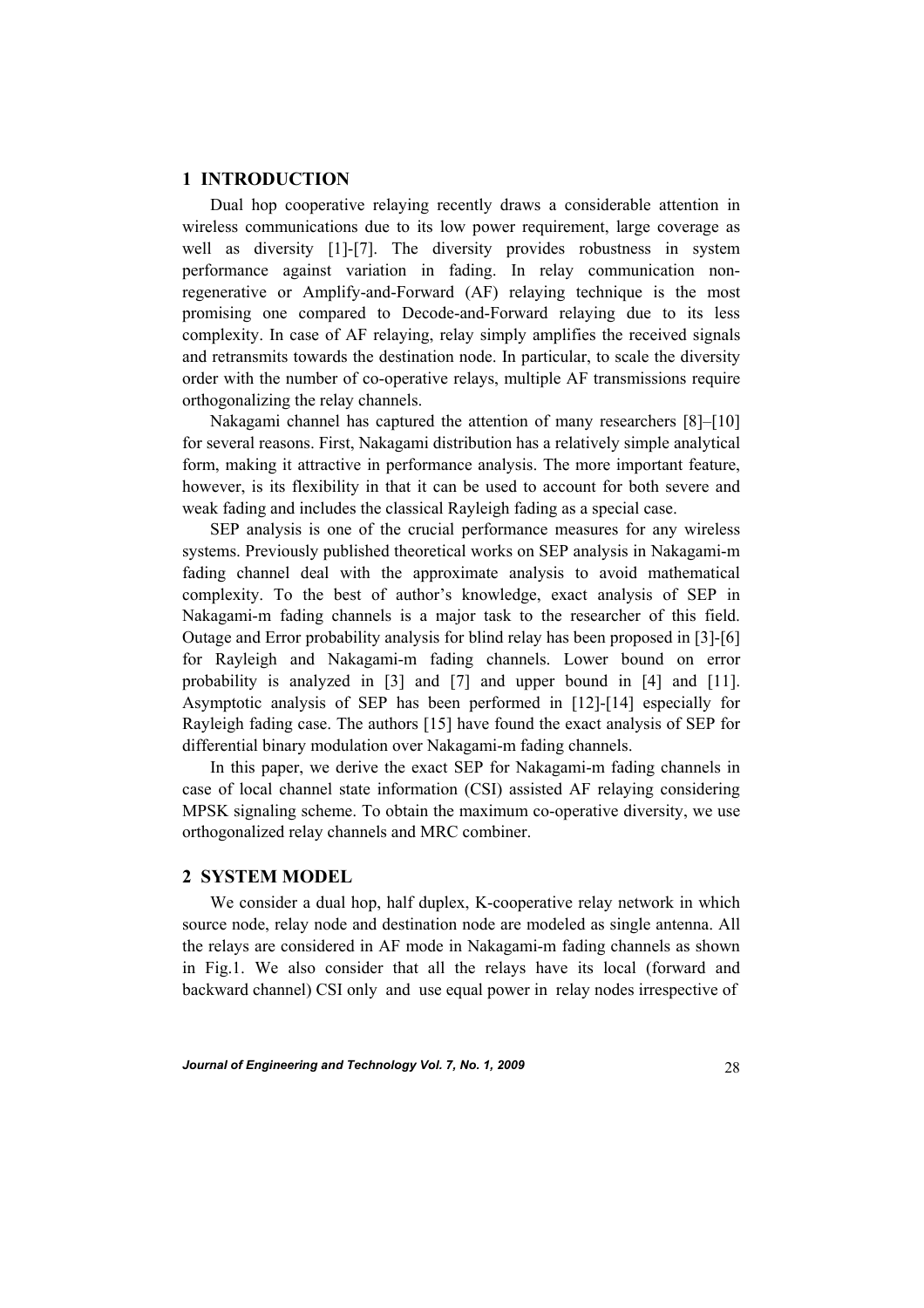

**Figure 1:** System model

its forward channel and a direct link exists between source and destination nodes. Fading parameters are assumed to be independent and non-identical.

# **3 SIGNAL MODEL**

In the first hop, the source simply broadcast the message and in the second hop, the relays operate in orthogonal channels in time to forward the message to the destination. The receiver has the perfect knowledge of all the relay links, which in turn focused to use MRC technique in the receiver to receive the signal with maximum cooperative diversity.

 The received signals at the destination and relay are given in Eq.1 and Eq.2 respectively.

$$
y_{sd} = h_{sd} \sqrt{P_s} x + n_{sd} \qquad \dots \qquad \dots \qquad \dots \qquad \dots \qquad (1)
$$

$$
y_{1i} = h_{1i} \sqrt{P_s x + n_{1i}}
$$
 ... ... ... ... ... ... (2)

where *x* is the transmit signal with energy  $P_s$ ,  $h_{sd}$  is complex fading amplitude of the direct link and *i* is the index of relay node.

The received signal at the destination during the second hop is given by

$$
y_{2i} = G_i h_{1i} h_{2i} \sqrt{P_s x + G_i h_{2i} n_{1i} + n_{2i}} \qquad \dots \qquad \dots \qquad \dots \qquad \dots \qquad (3)
$$

where  $h_i$  is the complex fading amplitude of  $i^h$  link, 1 and 2 indicate first and second hop respectively. The noise parameters  $n_{sd}$ ,  $n_{1i}$  and  $n_{2i}$  are modeled as Zero Mean Circularly Symmetric Complex Gaussian (ZMCSCG) with variances  $N_{sd}$ ,  $N_{1i}$  and  $N_{2i}$  respectively.

The received signal in Eq.2 is scaled by gain parameter  $G_i$  such that energy from each node is constrained to  $P_R$  such that,  $P_i \leq P_R$  where,  $P_i$  is the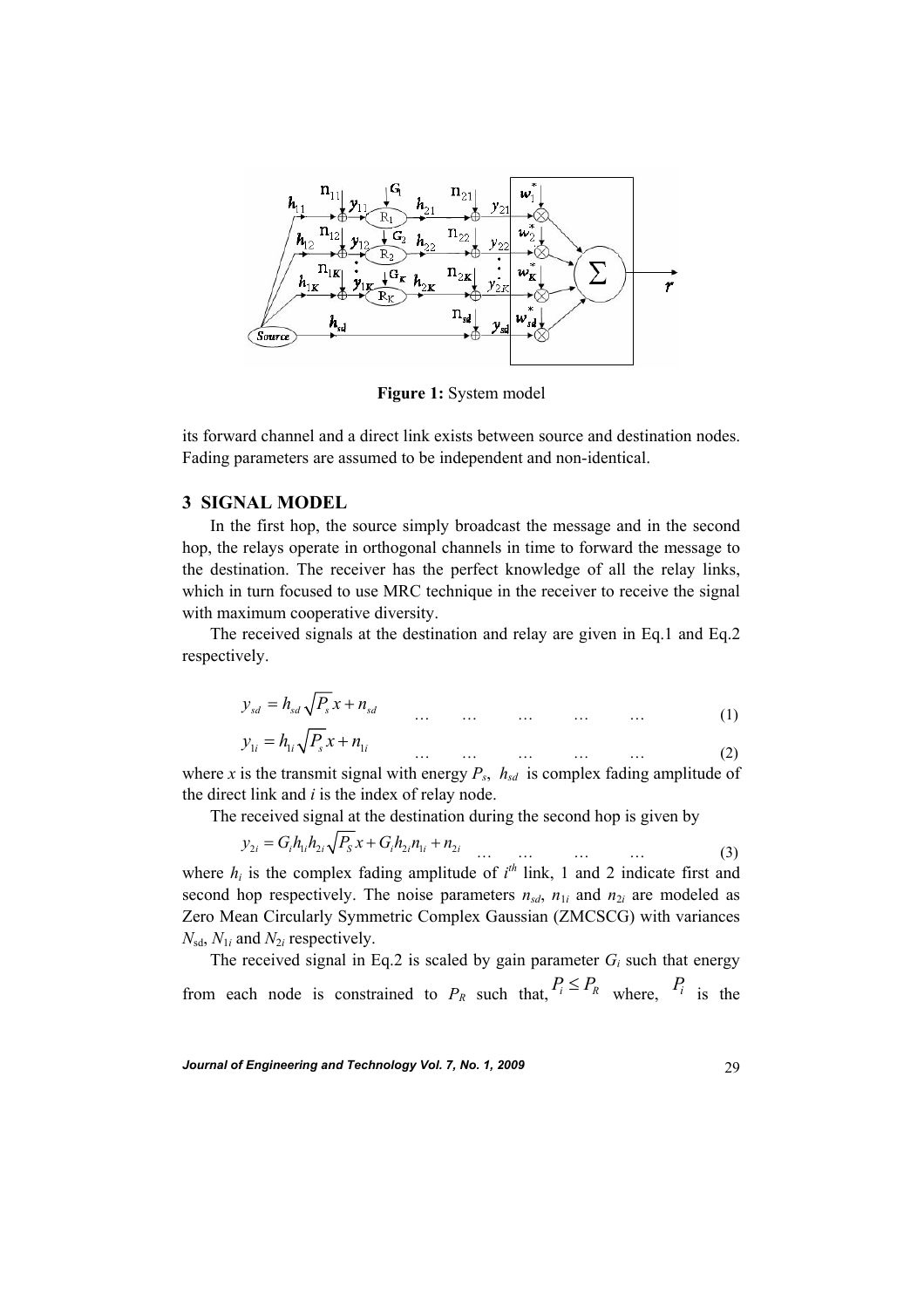transmitting power of the  $i<sup>th</sup>$  node and  $P<sub>R</sub>$  is the maximum power that can be used by a relay.

The gain parameter of  $i^{th}$  relay is given by

$$
G_i = \sqrt{\frac{P_i}{(|h_{1i}|^2 P_S + N_{1i})}}
$$
 (4)

The output after combining is given as

$$
r = w_{sd}^* h_{sd} \sqrt{P_s} x + \sum_{i=1}^K w_i^* G_i h_{1i} h_{2i} \sqrt{P_s} x + \sum_{i=1}^K \left( w_i^* G_i h_{2i} n_{1i} + w_i^* n_{2i} \right)
$$
  
 
$$
w_{sd}^* h_{sd}^* h_{3i}^* = G_i h_{1i}^* h_{2i}^*
$$
 (5)

 $\frac{d}{s}$ <sub>sd</sub> =  $\frac{n_{sd}}{N}$ *sd h w*  $N_{sd}$  and  $2 | \mathbf{L} |^2$  $\sum_{i}^{*} = \frac{G_{i}^{2} |h_{1i}h_{2i}|}{G_{i}^{2} |h_{2i}|^{2} N_{1i} + N_{2i}}$ *i*  $\binom{n}{2i}$  <sup>*i*</sup>  $\binom{n}{1i}$  <sup>*i*</sup>  $\binom{n}{2i}$  $w_i^* = \frac{G_i h_{1i}^* h_i}{r^2}$  $G_i^2 |h_{2i}|^2 N_{1i} + N_{2i}$  are the weights for perfect

where coherency of direct link and relayed signal of  $i<sup>th</sup>$  relay respectively.

 The SNR at the output of the combiner can be described as the sum of two SNR's, one is the SNR of direct link signal and other is the equivalent SNR of the relayed signals, as shown in Eq.6.

$$
\gamma = \gamma_{sd} + \gamma_{eq} \qquad \dots \qquad \dots \qquad \dots \qquad \dots \qquad (6)
$$

$$
\gamma_{eq} = \sum_{i=1}^{K} \frac{\gamma_{1i}\gamma_{2i}}{\gamma_{1i} + \gamma_{2i} + 1}
$$

where

# **4 SYMBOL ERROR PROBABILITY (SEP) ANALYSIS**

 In order to analyze the SEP of Nakagami-m fading channels, one need to calculate the Probability Density Function, the Cumulative Distribution Function

(CDF) and the Moment Generating Function of  $\gamma_i$ .

where  $\gamma_i$  is defined in Eq.7.

$$
\gamma_i = \frac{\gamma_{1i}\gamma_{2i}}{\gamma_{1i} + \gamma_{2i} + 1} \tag{7}
$$

$$
g_k = \frac{g_1 g_2}{g_1 + g_2 + 1}
$$
, where  $\gamma_1$  and  $\gamma_2$  are the

Assuming a random variable, Nakagami-m distributed random variables with PDF as

$$
p_{\gamma}(\gamma) = \frac{m^m \gamma^{m-1}}{\overline{\gamma}^m \Gamma(m)} e^{-\left(\frac{m\gamma}{\overline{\gamma}}\right)}, \ \gamma \ge 0, \ m \ge \frac{1}{2} \quad \text{and} \quad \overline{\gamma} \text{ is the average SNR.}
$$

Journal of Engineering and Technology Vol. 7, No. 1, 2009 **30 120 120 120 130 130 130 130**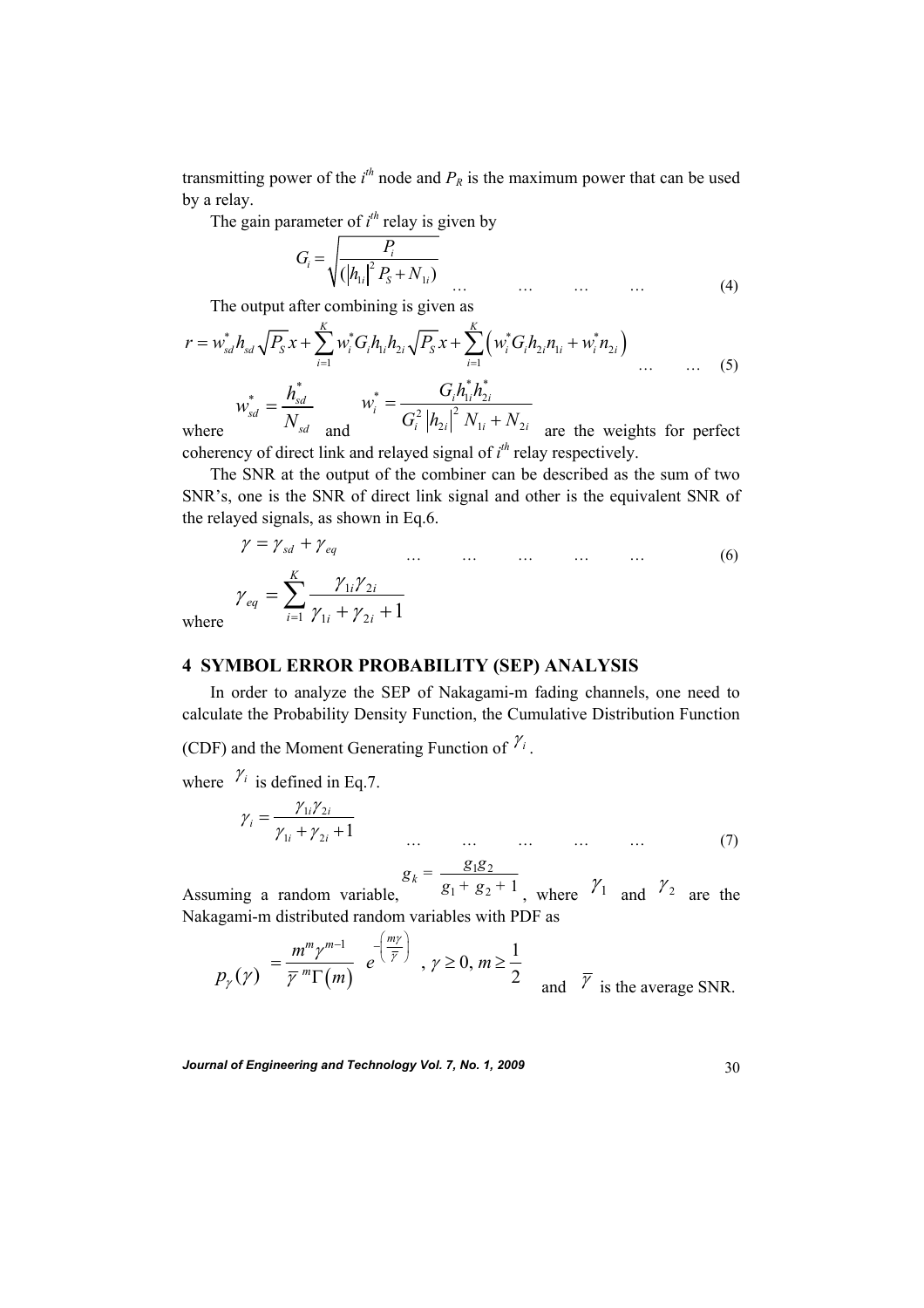Then the CDF of  $\mathcal{V}_k$  is

$$
F_{\gamma_k}(\gamma) = 1 - \frac{2m_2^{m_2}(m_1 - 1)! \, e^{-\left(\frac{m_1\gamma}{\overline{\gamma}_1} + \frac{m_2\gamma}{\overline{\gamma}_2}\right)}}{\overline{\gamma}_2^{m_2} \, \Gamma(m_1) \Gamma(m_2)} \sum_{q=0}^{m_1-1} \sum_{l=0}^q \sum_{r=0}^{m_2-1} \left\{ \frac{1}{q!} {q \choose l} \right\}
$$

$$
\times {m_2 - 1 \choose r} \left( \frac{m_1}{\overline{\gamma}_1} \right)^{\frac{(2q-l+r+1)}{2}} \left( \frac{m_2}{\overline{\gamma}_2} \right)^{\frac{(l-r-1)}{2}} \gamma^{\frac{(2q+2m_2-l+r+1)}{2}}
$$

$$
\times (\gamma + 1)^{\frac{(l+r+1)}{2}} K_{l-r-1} \left( 2 \sqrt{\frac{m_1 m_2 \gamma(\gamma + 1)}{\overline{\gamma}_1 \overline{\gamma}_2}} \right) \}
$$

where  $K_x$ .) is the  $x^{th}$  – order modified Bessel function of the second kind [6].

The PDF of 
$$
\gamma_k
$$
 can be written as  
\n
$$
p_{\gamma_k}(\gamma) = -\alpha_2 \left\{ \delta_1 \sum_{q=0}^{m_1-1} \sum_{r=0}^{q} \sum_{r=0}^{m_2-1} \left\{ \frac{1}{2q!} \left( \delta_2 K_{l-r-1}(\alpha_1) \right) + \frac{1}{2q!} (\delta_3 K_{l-r-1}(\alpha_1) \right) + \frac{1}{2\sqrt{\frac{m_1 m_2 \gamma(\gamma + 1)}{\overline{\gamma_1} \overline{\gamma_2}}} \left( \delta_4 \left( -K_{l-r-2}(\alpha_1) \right) - K_{l-r}(\alpha_1) \right) \right\}
$$
\n
$$
+ \frac{1}{2\sqrt{\frac{m_1 m_2 \gamma(\gamma + 1)}{\overline{\gamma_1} \overline{\gamma_2}}} q!} \left\{ \delta_4 \left( -K_{l-r-2}(\alpha_1) \right) - K_{l-r}(\alpha_1) \right\}
$$
\n
$$
- \alpha_2 \left\{ \delta_5 \sum_{q=0}^{m_1-1} \sum_{l=0}^{q} \sum_{r=0}^{m_2-1} \left\{ \delta_6 K_{l-r-1}(\alpha_1) \right\} \right\}
$$
\n(9)

The description of Eq.9 is illustrated in **Appendix A**.

The MGF can be calculated as follows:

$$
\Phi_{\gamma_k}(s) = E\left\{e^{-s\gamma}\right\}
$$
  
= 
$$
\int_0^\infty e^{-s\gamma} p_{\gamma_k}(\gamma) d\gamma
$$
 ... ... ... (10)

 Although it is difficult to solve the Eq.10 analytically, we can solve it numerically.

 The exact expression of SEP for the system can be written in well-known MGF based approach for MPSK signaling as Eq.11.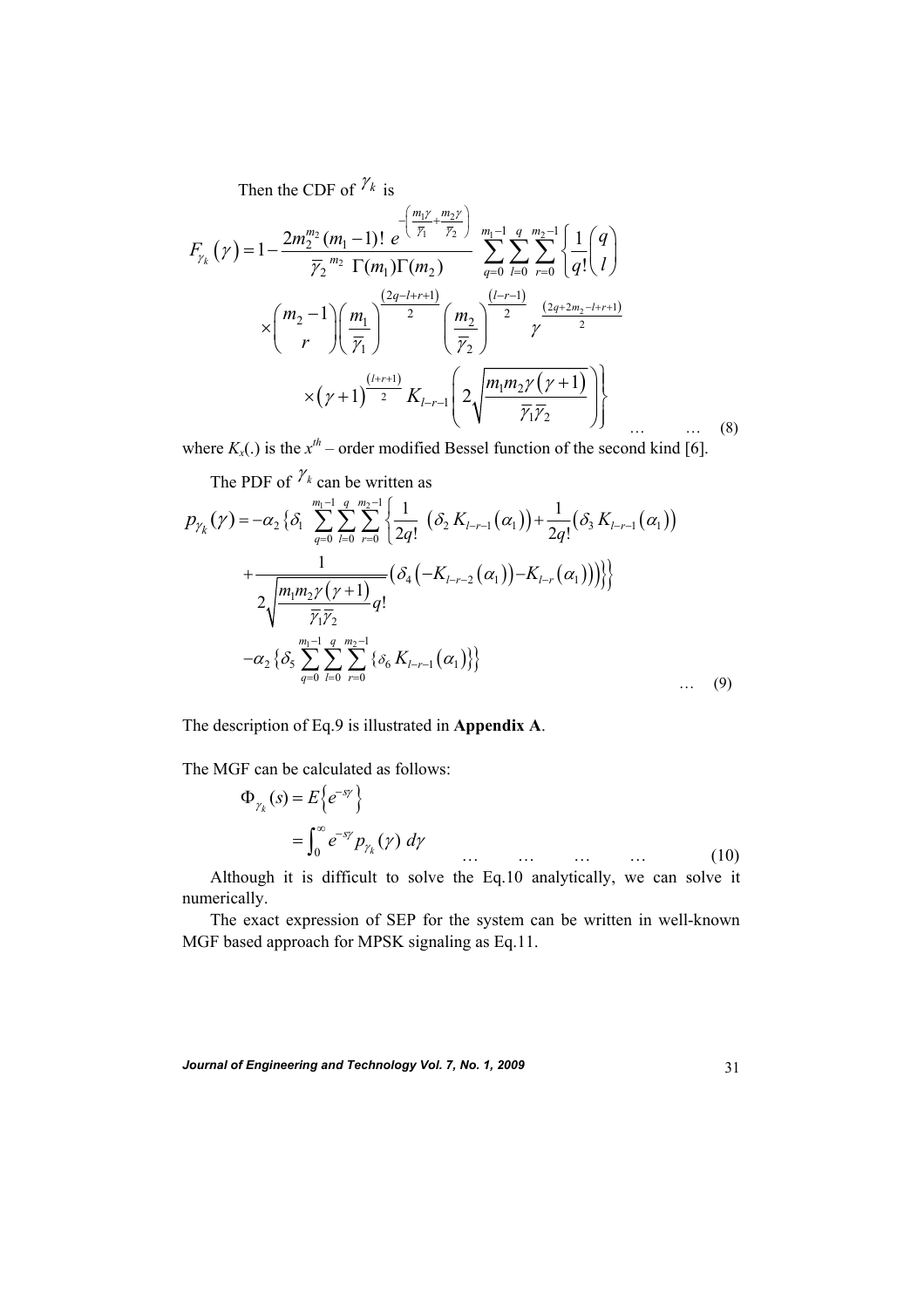$$
P_s(e) = \frac{1}{\pi} \int_0^{\pi - \frac{\pi}{M}} \Phi_{\gamma} \left( \frac{\sin^2 \frac{\pi}{M}}{\sin^2 \theta} \right) d\theta
$$
  

$$
= \frac{1}{\pi} \int_0^{\pi - \frac{\pi}{M}} \left( 1 + \frac{\sin^2 (\pi / M) \overline{\gamma}_{sd}}{m_{sd} \sin^2 \theta} \right)^{-m_{sd}} \Phi_{\gamma_{eq}} \left( \frac{\sin^2 (\pi / M)}{\sin^2 \theta} \right) d\theta
$$
...(11)

#### **5 NUMERICAL RESULTS**

 Numerical results of this paper are based on equal power allocation in all relay nodes. Power of all relay nodes are taken as  $P_t/2K$  and  $P_s = P_t/2$ , where  $P_t$ indicates the total power constrained of the system. The noise variances of all hops are taken as unity.

 Fig.2, Fig.3 and Fig.4 show the SEP as a function of SNR for different values of fading parameter in Nakagami-m fading channel with two (*K=*2), five (*K=*5) and ten (*K=*10) relays respectively. The subscripts 0, 1 and 2 in the fading parameter *m* denote the direct link, first hop and second hop fading respectively.

 From Fig.2, Fig.3 and Fig.4, one can see that the SEP of a channel is highly affected by the fading and decreases with the decrease in severity of fading (as *m* goes from 1 to  $\infty$ ). We also observe that the SEP performance is found to be dependent on the number of relays. As the number of relays increases, the SEP performance of a channel improves due to the improvement in diversity. The change of SEP performance in Rayleigh fading  $(m = 1)$  channel with number of relays is more significant. So one can improve the SEP of Rayleigh fading channel or any channel with considerable fading by changing the number of relays in the system. In case of AWGN channel  $(m = \infty)$  the effect of the number of relays on the SEP is not so much significant as we see in the Rayleigh fading case. To justify the validity of the present work, in the SEP versus SNR curves as shown in Fig.4, the case when  $m = 1$  (Rayleigh fading) is compared with the result of [16]. It is observed that both the results are similar with each other.

 The effects of different fading in a particular relay link (i.e. considering source-relay-destination as a link) have been described in Fig.5, Fig.6 and Fig.7.

In case of two relays as shown in Fig.5, we see that in the direct link  $(m_0)$  the SEP performance of the system is highly affected by the fading (change of  $m_0$  for 1 to 5) of the channel. For relayed link, the effect fading on the SEP performance for second hop is higher than that the first hop which is illustrated in Fig.5 by changing  $m_1$  and  $m_2$  from 1, 5 to 5, 1.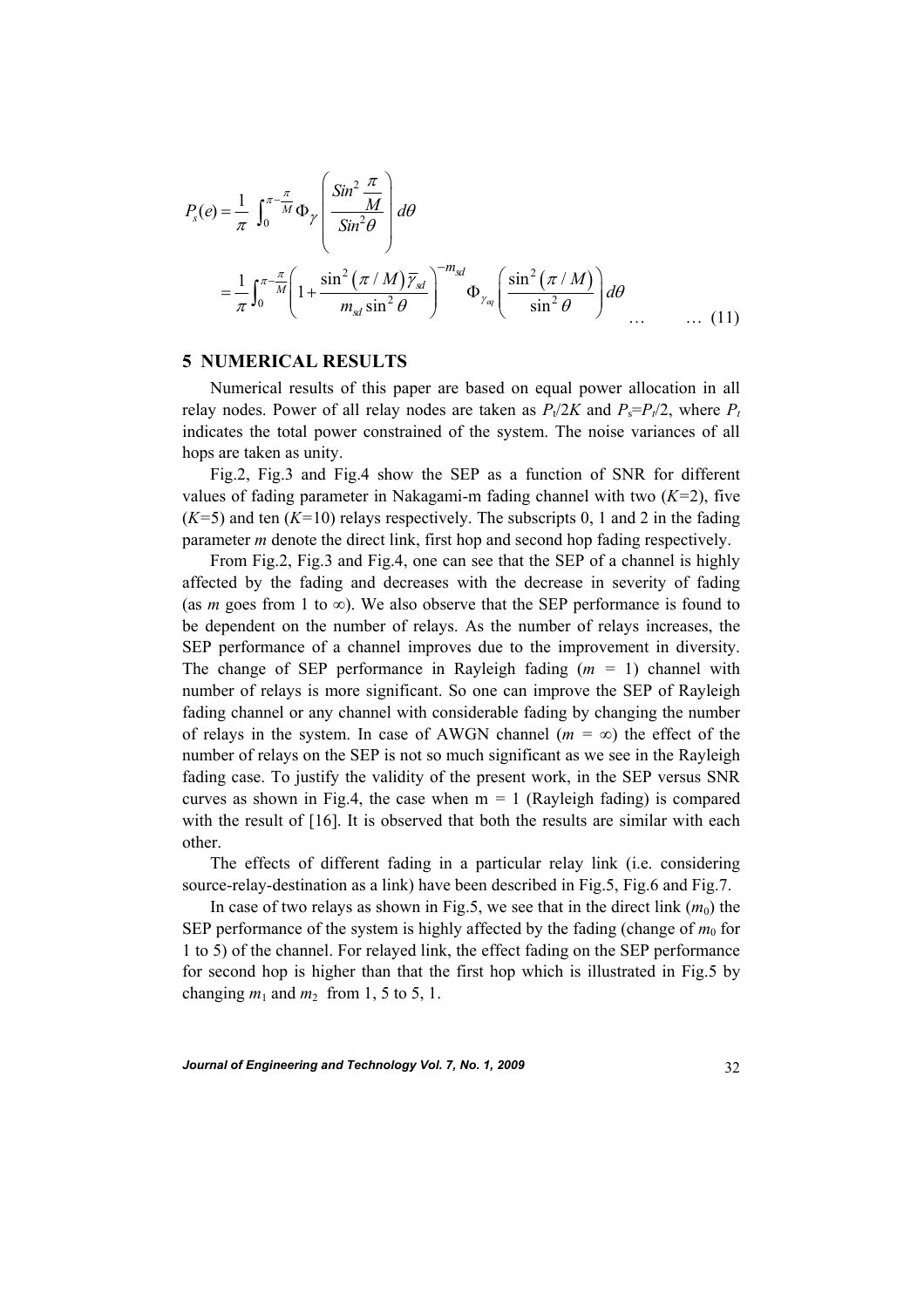

**Figure 2:** Symbol error probability versus SNR for different Nakagami-m parameter with K=2.



**Figure 3:** Symbol error probability versus SNR for different Nakagami-m parameter with K=5.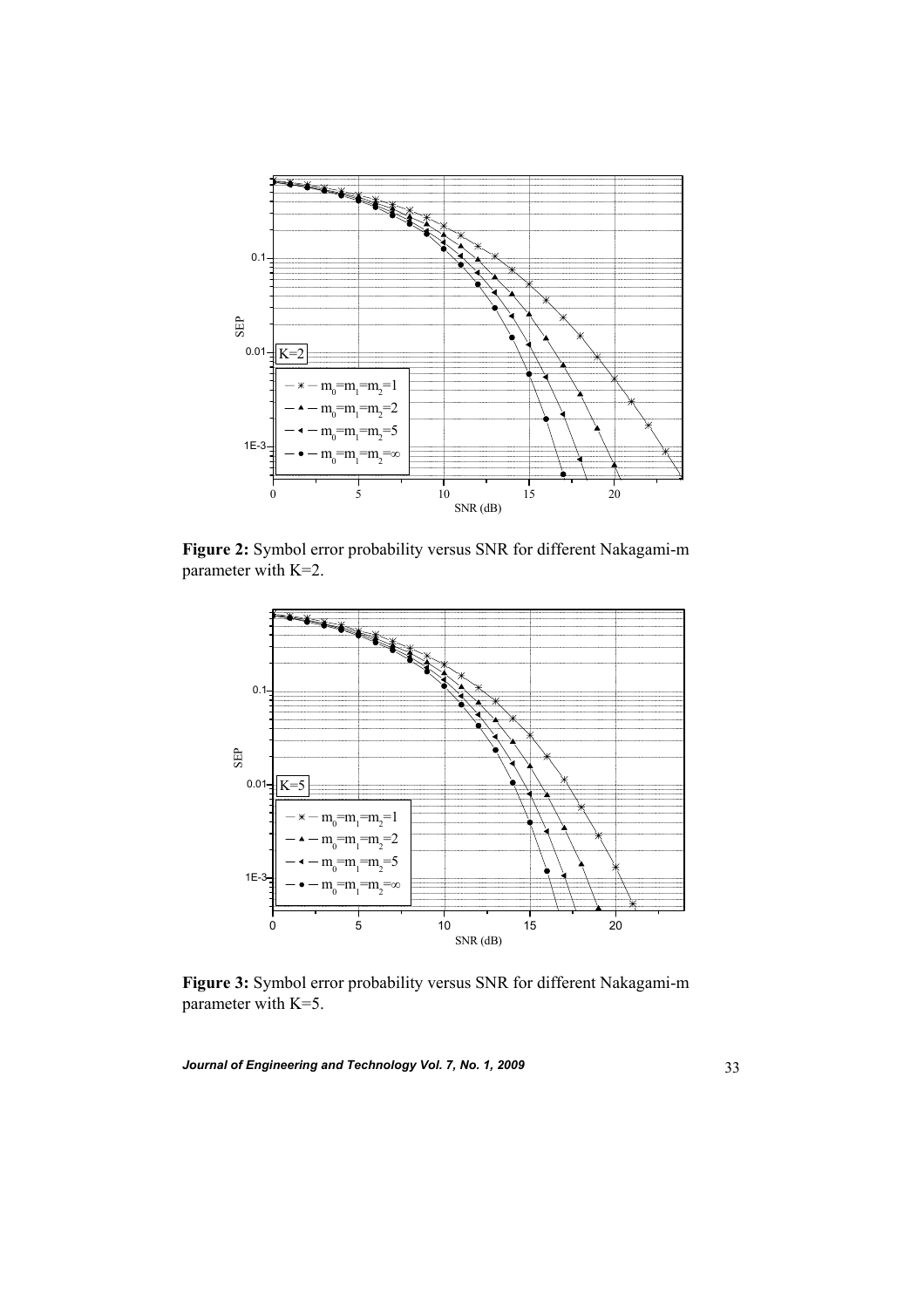

**Figure 4:** Symbol error probability versus SNR for different Nakagami-m parameter with K=10.



**Figure 5:** Symbol error probability versus SNR for different Nakagami-m parameter in the particular link with K=2.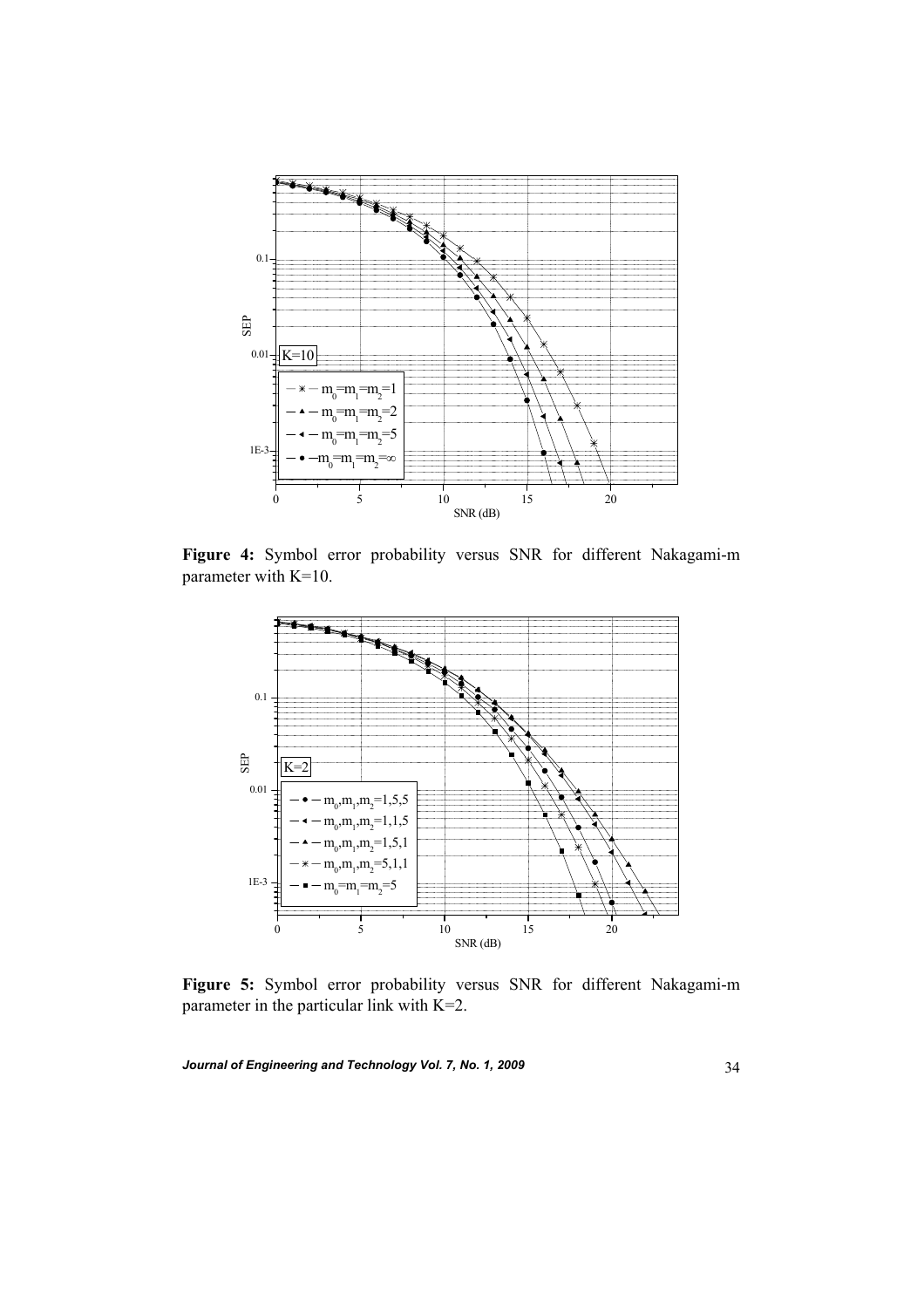

**Figure 6:** Symbol error probability versus SNR for different Nakagami-m parameter in the particular link with K=5.



**Figure 7:** Symbol error probability versus SNR for different Nakagami-m parameter in the particular link with  $K=10$ .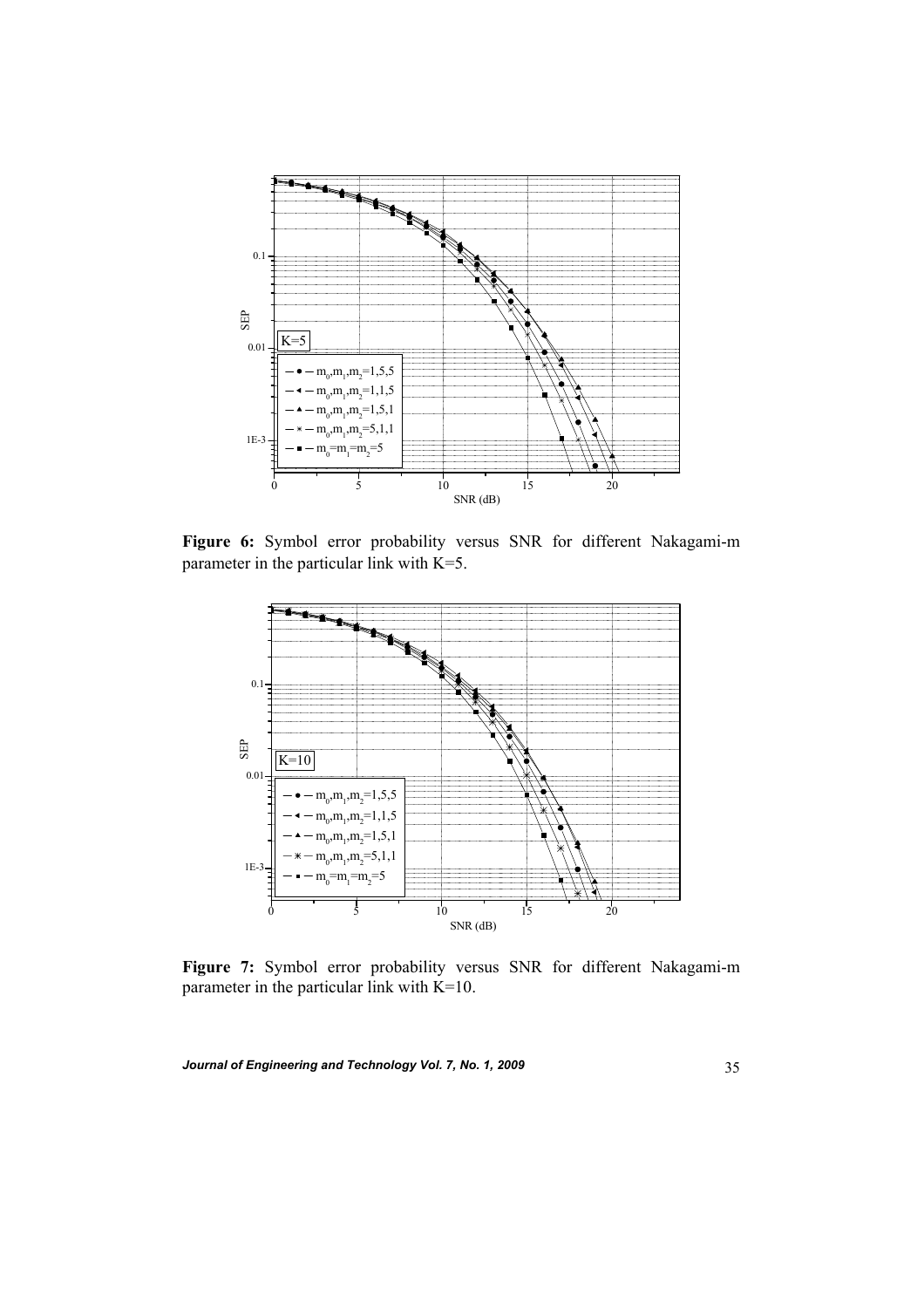The SEP performance in the direct link as well as in the relayed link is affected by the number of relay which can be observed by comparing Fig.5, Fig.6 and Fig.7.

### **6 CONCLUSIONS**

 The error performance of a half-duplex AF relay network in Nakagami-m fading has been analyzed. The expression of PDF of received SNR is derived and then using well-known MGF based approach, the SEP of the network is calculated. Simulation results agree that higher values of *m* provide less probability of error. We have also observed that the existence of direct link in different hops plays an important role for reducing error probability. Comparison of SEP in different fading conditions is done simply by varying the Nakagami-m parameter.

# **APPENDIX-A**

 The PDF of any distribution can be calculated by differentiating its CDF. So Eq.9 can be obtained from the differentiation of Eq.8 with respect to  $\gamma$ . Assuming

$$
\delta_1 = 2\overline{y}_2^{-m_2} e^{-\left(\frac{m_1 y}{\overline{y}_1} + \frac{m_2 y}{\overline{y}_2}\right)} m_2^{m_2} (m_1 - 1)!
$$
 ... ... ... ... (9.1)

$$
\delta_2 = {q \choose l} {m_2 - 1 \choose r} \left(\frac{m_1}{\overline{r}_1}\right)^{\frac{(2q-l+r+1)}{2}} \left(\frac{m_2}{\overline{r}_2}\right)^{\frac{(l-r-1)}{2}} (2q - l - 2m_2 - r - 1)
$$
  

$$
\times \gamma^{\frac{(2q-l+2m_2-r-1)}{2}} ( \gamma + 1)^{\frac{(l+r+1)}{2}}
$$
... (9.2)

$$
\delta_3 = {q \choose l} {m_2 - 1 \choose r} \left(\frac{m_1}{\overline{r}_1}\right)^{-2} \left(\frac{m_2}{\overline{r}_2}\right)^{-2} (l + r + 1)
$$
  
 
$$
\times \gamma \frac{(2q - l + 2m_2 - r - 1)}{2} (\gamma + 1)^{\frac{(l + r + 1)}{2} - 1} \dots \dots \dots \dots (9.3)
$$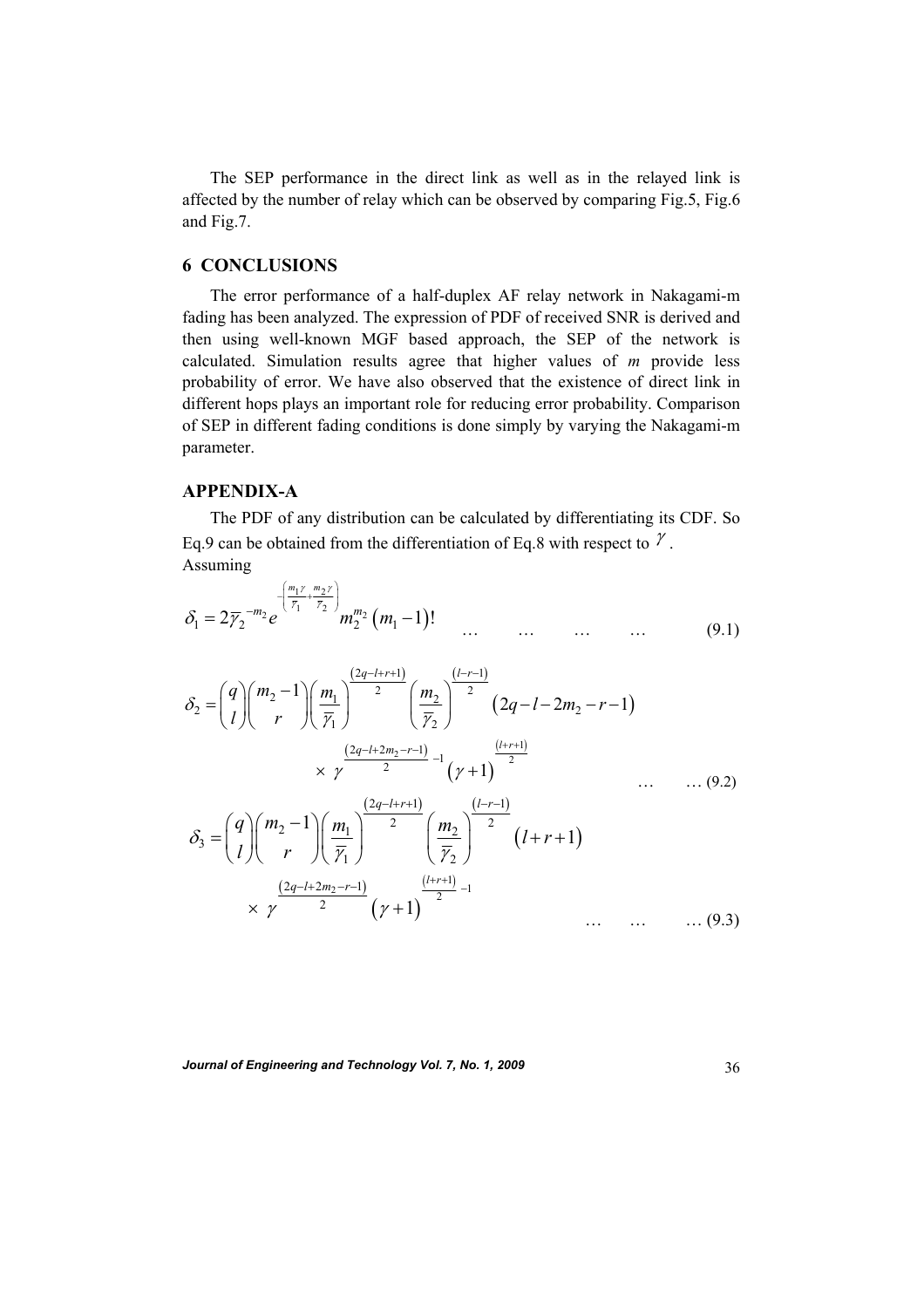$$
\delta_4 = {q \choose l} {m_2 - 1 \choose r} \left(\frac{m_1}{\overline{r}_1}\right)^{\frac{(2q-l+r+1)}{2}} \left(\frac{m_2}{\overline{r}_2}\right)^{\frac{(l-r-1)}{2}} \gamma^{\frac{(2q-l+2m_2-r-1)}{2}}
$$
  
×  $(\gamma + 1)^{\frac{(l+r+1)}{2}} \left(\frac{m_1m_2\gamma}{\overline{r}_1\overline{r}_2} + \frac{m_1m_2(\gamma + 1)}{\overline{r}_1\overline{r}_2}\right)$  ... .... (9.4)

$$
\delta_5 = 2\overline{\gamma}_2^{-m_2} e^{-\frac{m_1 r}{\overline{\gamma}_1} + \frac{m_2 r}{\overline{\gamma}_2}} m_2^{m_2} (m_1 - 1)! \left( -\frac{m_1}{\overline{\gamma}_1} - \frac{m_2}{\overline{\gamma}_2} \right) \qquad \qquad \dots \qquad \dots \qquad \dots \qquad (9.5)
$$

$$
\delta_6 = \frac{1}{q!} {q \choose l} {m_2 - 1 \choose r} \left( \frac{m_1}{\overline{r}_1} \right)^{\frac{(2q-l+r+1)}{2}} \left( \frac{m_2}{\overline{r}_2} \right)^{\frac{(l-r-1)}{2}} \gamma^{\frac{(2q+2m_2-l+r+1)}{2}} (\gamma + 1)^{\frac{(l+r+1)}{2}}
$$
  
\n
$$
\alpha_1 = 2 \sqrt{\frac{m_1 m_2 \gamma (\gamma + 1)}{\overline{r}_1 \overline{r}_2}}
$$
 and  $\alpha_2 = \frac{1}{\Gamma(m_1) \Gamma(m_2)}$ 

we can write the form of PDF of  $\gamma_k$  as shown in Eq.9.

#### **REFERENCES**

- [1] Laneman JN, Tse DNC and Wornell GW. (2004) Cooperative diversity in wireless networks: efficient protocols and outage behavior. *IEEE Trans. Inf. Theory*, Vol. 50: pp. 3062–3080.
- [2] Laneman JN and Wornell GW. (2000) Energy efficient antenna shar-ing and relaying for wireless networks. *Proc. IEEE Wireless Communications Networking Conference*, Chicago, IL, pp. 7–12.
- [3] Hasna MO and Alouini MS. (2004) A performance study of dual-hop transmissions with fixed gain relays. *IEEE Trans. Wireless Communications,* Vol. 3: pp. 1963–1968.
- [4] Yan Li and Kishore S. (2007) Asymptotic Analysis of Amplify-and-Forward Relaying in Nakagami-Fading Environments. *IEEE Transactions on Wireless Communications*, Vol. 6, No. 12: pp. 4256-4262.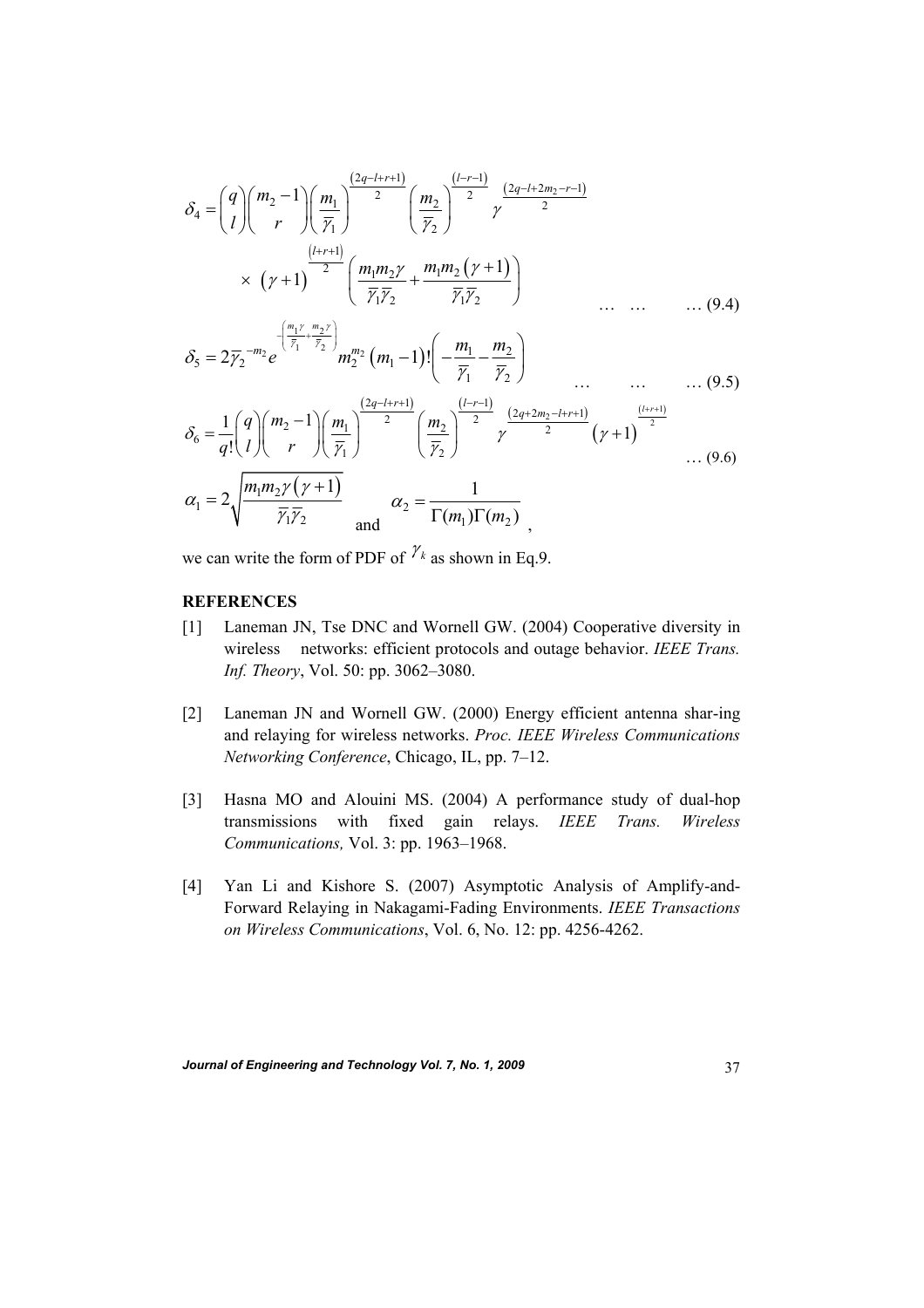- [5] Himal A. Suraweera and Karagiannidis GK. (2008) Closed-Form Error Analysis of the Non-Identical Nakagami-m Relay Fading Channel. *IEEE Communications Letters*, Vol. 12, No. 4: pp. 259-261.
- [6] Tsiftsis TA, Karagiannidis GK, Mathiopoulos PT and Kotso-poulos SA. (2006) Nonregenerative dual-hop cooperative links with selection diversity. *EURASIP J. Wireless Comm. Networking*, Article ID 17862, pp. 1-8.
- [7] Ikki S and Ahmed MH. (2007) Performance Analysis of Cooperative Diversity Wireless Networks over Nakagami-m Fading Channel. *IEEE Communications Letters,* Vol. 11, No. 4: pp. 334-336.
- [8] Miyakgaki Y, Morinaga N and Namekawa T. (1978) Error probability characteristics for CPSK signal through m-distributed fading channel. *IEEE Trans. Communications,* Vol. COM-26: pp. 88–89.
- [9] Al-Hussaini EK and Al-Bassiouni AM. (1985) Performance of MRC diversity systems for the detection of signals with Nakagami fading. *IEEE Trans. Communications*, Vol. 33: pp. 1315–1319.
- [10] Aalo VA. (1995) Performance of maximal-ratio diversity systems in correlated Nakagami-fading environment. *IEEE Trans. Communications*, Vol. 43: pp. 2360–2369.
- [11] DimiIris A, Karagiannidis George K, Sagiasz Nikos C, Tsiftsis Theod-oros A, Mathiopoulost P Takis and Kotsopoulos Stavros A. (2004) Dual hop wireless communications over nakagami fading. *59th IEEE Vehicular Technology Conference, 17-19 May'04 Milan, Italy*, pp. 2200-2204.
- [12] Zhao Y, Adve R and Lim TJ. (2006) Symbol error rate of selection amplify-and-forward relay systems. *IEEE Communications Letters*, Vol. 10, No. 11: pp. 757.759.
- [13] Anghel Paul A and Kaveh Mostafa. (2004) Exact Symbol Error Probability of a Co-operative Network in a Rayleigh Fading Environment. *IEEE Transactions on Wireless Communications*, Vol. 3, No. 5: pp. 1416-1421.